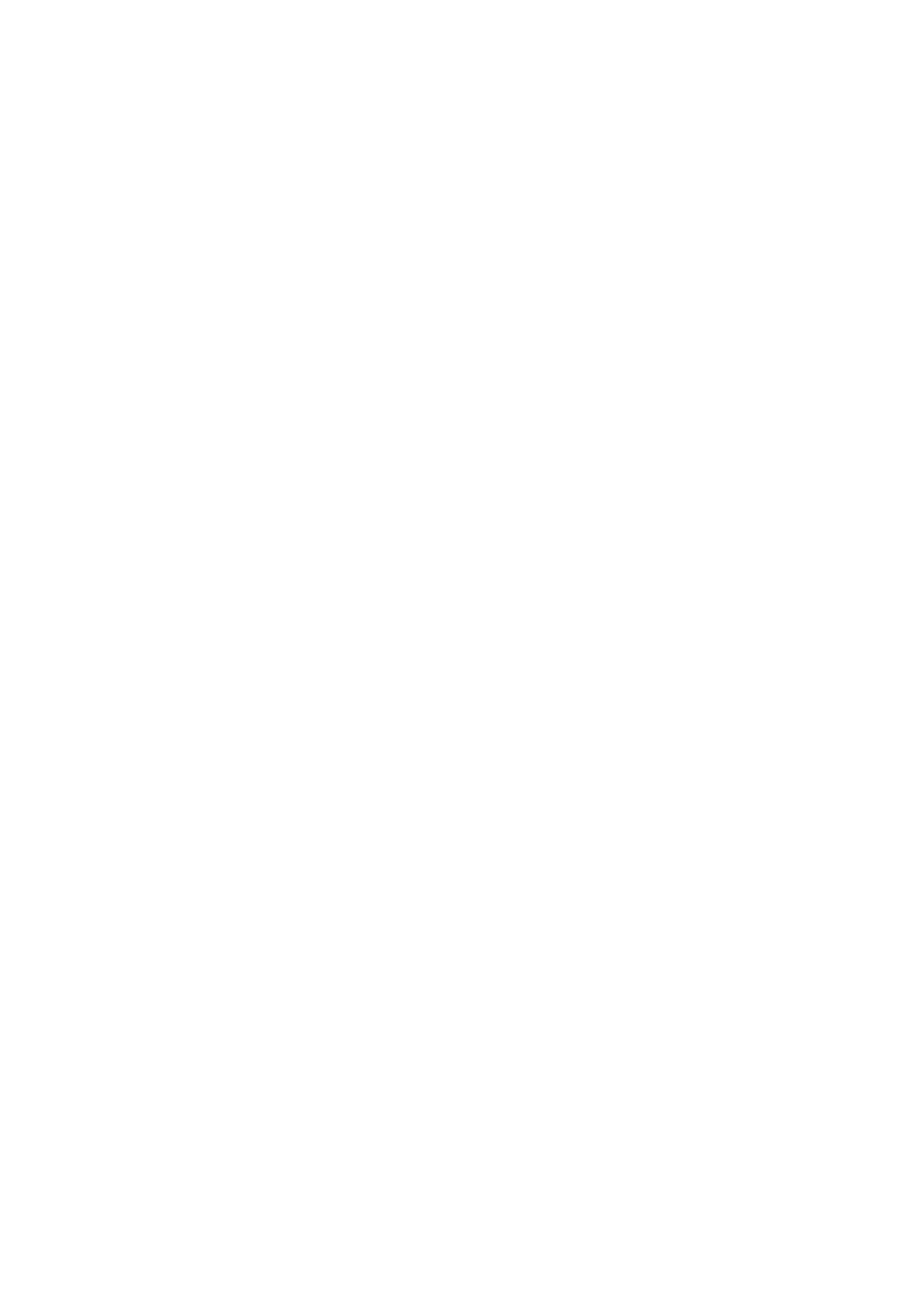#### **Explanation**

The solution to a sudoku is a special kind of **magic square**: In each row and in each column the entries add to the same number, in this case, 45.

Only the digits 1,2,3,4,5,6,7,8 and 9 may be used and all nine digits have to appear on each row and in each column. In addition, each of the nine  $3 \times 3$ blocks that make up the sudoku should also contain these nine digits.

The sudoku itself is a puzzle in which only a few of the digits are given. To solve the puzzle, all missing digits should be reconstructed. A proper sudoku is designed in such a way that it has only one unique solution.

This booklet contains only a special brand of Sudokus named **magic sudokus**. In this type, each puzzle contains one or more grey blocks. These small blocks have a property similar to the suduku in which they occur: Each row and each column adds to 15 and all nine digits should be present in the grey block.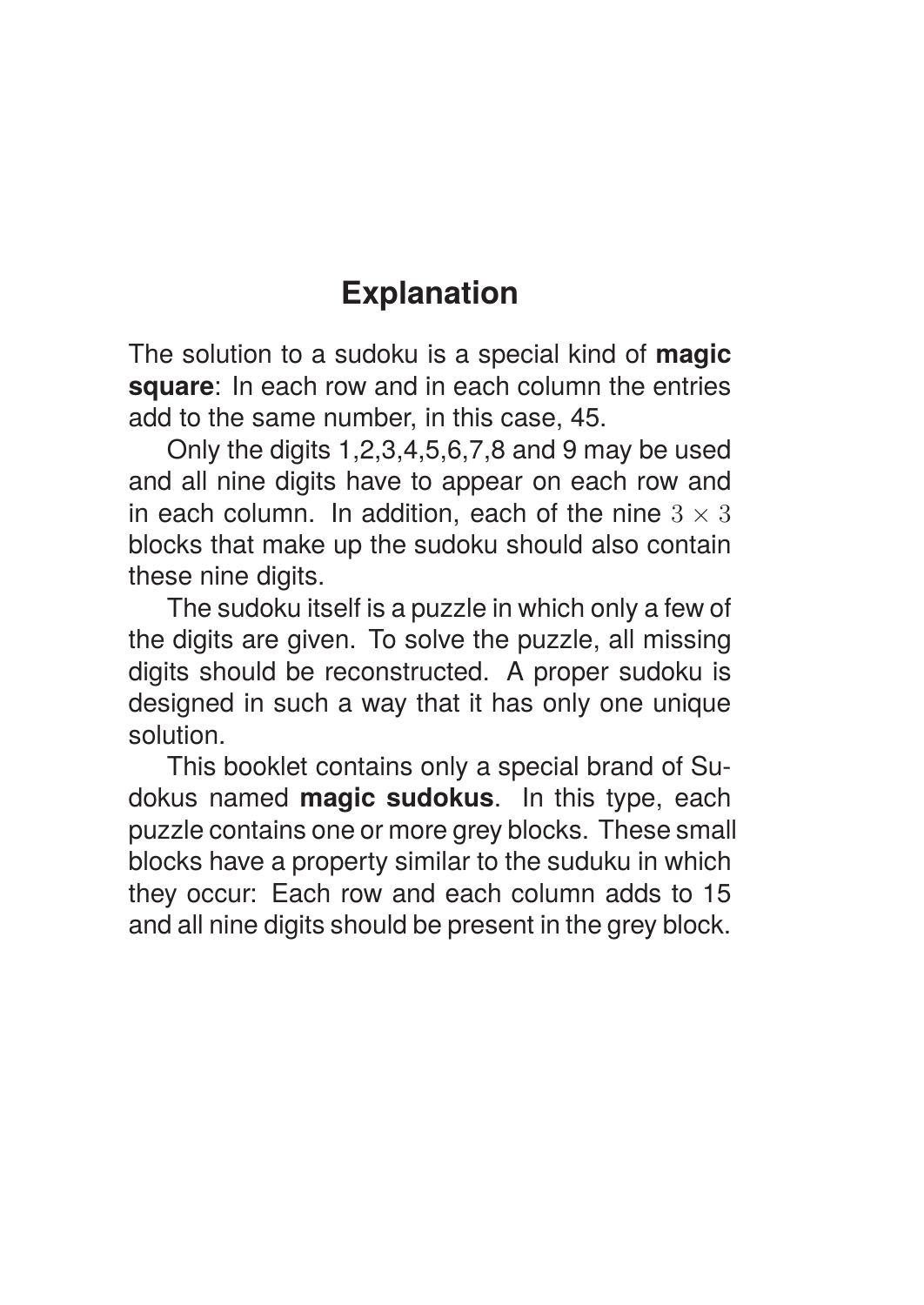## Monday

| $\sqrt{2}$ |   | $\overline{\mathbf{7}}$   | 4                       | 8              |                         |                     |
|------------|---|---------------------------|-------------------------|----------------|-------------------------|---------------------|
|            | 3 | $\overline{\mathbf{6}}$   | $\overline{\mathbf{2}}$ |                |                         |                     |
|            |   |                           |                         |                | $\overline{\mathbf{2}}$ | $\overline{\bf{5}}$ |
| 6          |   |                           |                         |                | $\overline{3}$          |                     |
|            | 5 | 9                         |                         | 3              |                         |                     |
| 4          |   | $\overline{\overline{3}}$ |                         | $\overline{9}$ |                         |                     |
|            |   |                           | 3                       |                |                         |                     |
|            |   | 4                         |                         |                |                         |                     |
|            |   |                           |                         |                | 8                       |                     |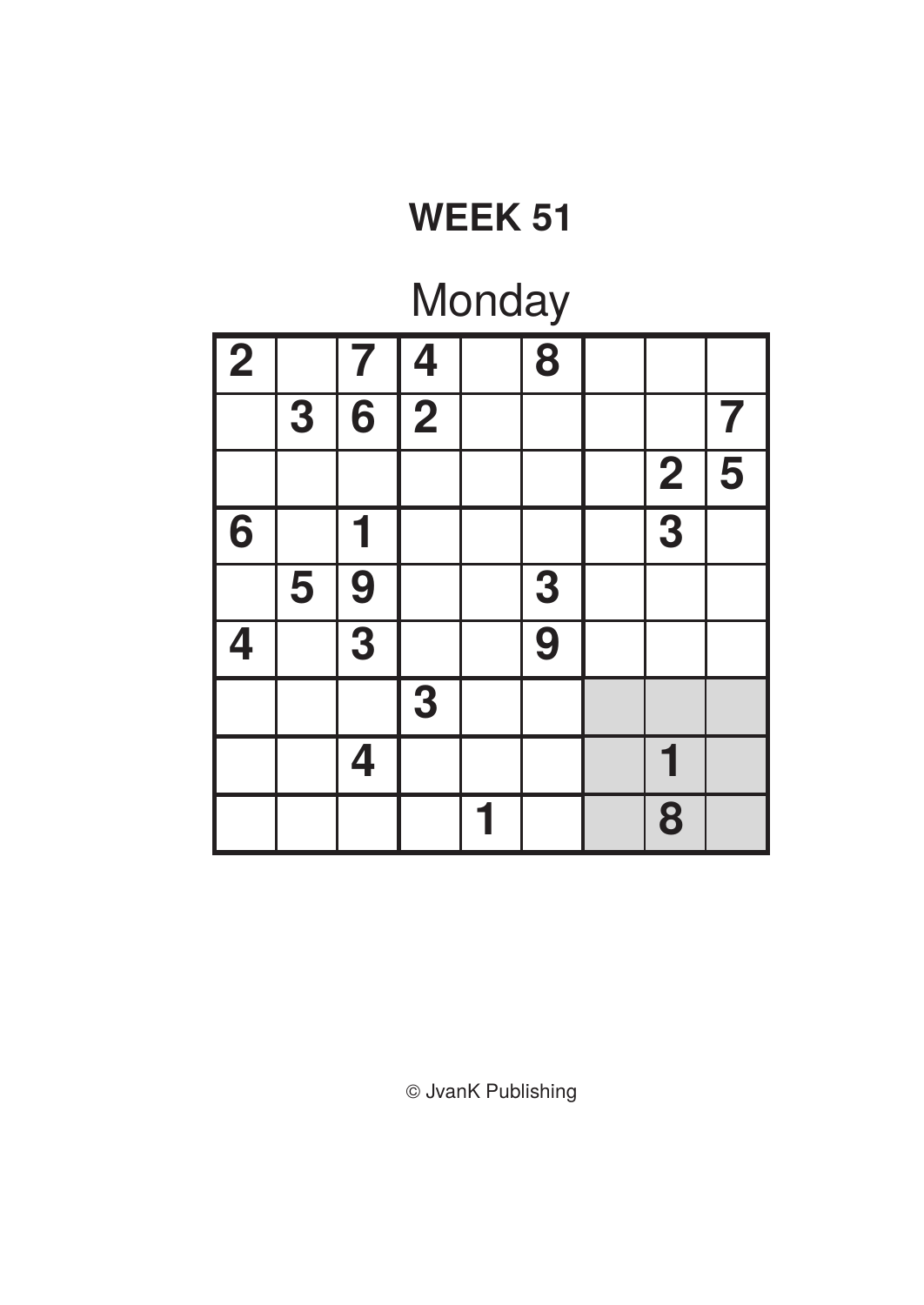### **Tuesday**

|   |               |                         | $\overline{2}$ |                         |   |                         |   |   |
|---|---------------|-------------------------|----------------|-------------------------|---|-------------------------|---|---|
|   | $\frac{9}{3}$ | 8                       |                |                         |   |                         | 5 |   |
|   |               |                         |                |                         |   |                         |   |   |
|   |               |                         |                |                         |   | $\overline{\mathbf{4}}$ |   |   |
|   |               |                         |                | $\overline{\mathbf{7}}$ | 9 | $\overline{\bf{5}}$     |   |   |
|   |               |                         |                |                         |   |                         |   |   |
|   |               |                         |                |                         |   | 7                       | 3 |   |
|   |               | 1                       | 8              |                         |   |                         |   |   |
| 8 |               | $\overline{\mathbf{3}}$ |                |                         |   |                         |   | 9 |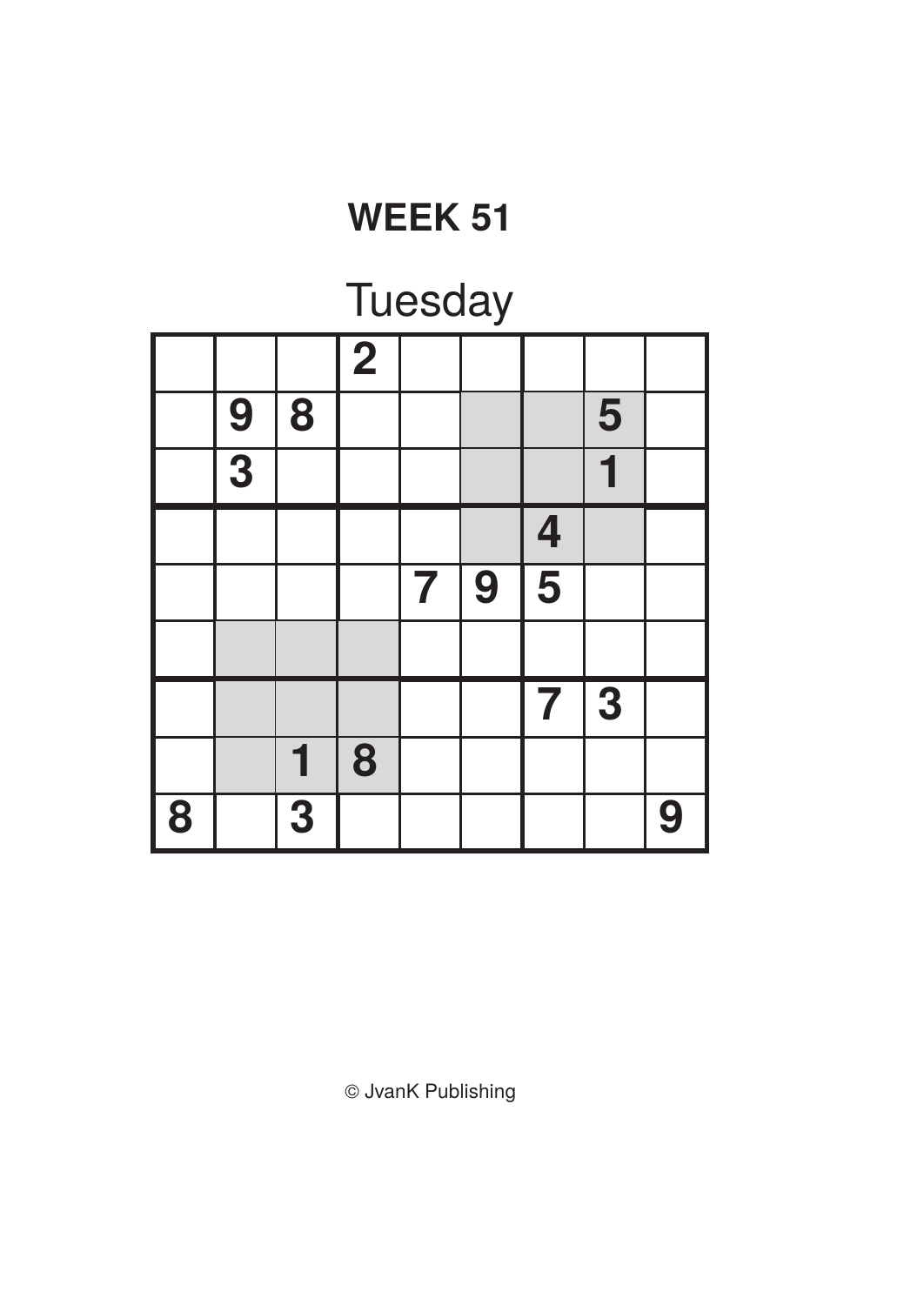## Wednesday

|            | 3 |   |   |   | 1 | 6                                    |   |   |
|------------|---|---|---|---|---|--------------------------------------|---|---|
| $\sqrt{2}$ |   | 9 |   |   |   | $\overline{\overline{\overline{5}}}$ |   |   |
|            |   |   |   |   | 3 |                                      |   |   |
|            | 7 |   |   |   |   |                                      | 3 | 8 |
| $\bar{8}$  |   |   | 7 |   |   |                                      |   |   |
|            |   |   |   | 5 |   |                                      |   |   |
|            |   |   |   |   |   |                                      |   |   |
|            |   |   | 6 |   |   |                                      |   | 9 |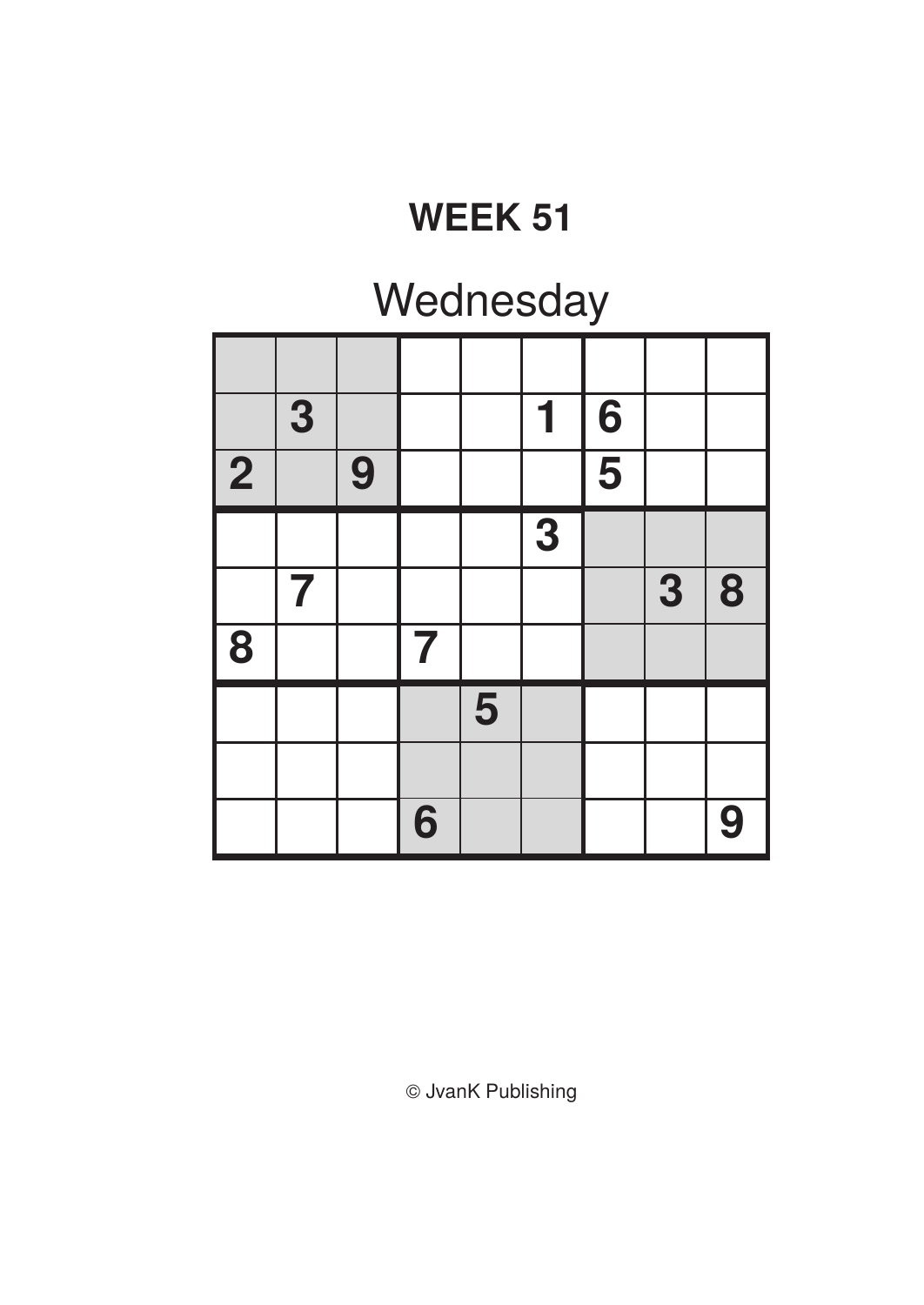# **Thursday**

|   |                | $\overline{6}$ |   |                | 7 |   |   |
|---|----------------|----------------|---|----------------|---|---|---|
|   | $\overline{2}$ |                |   |                |   |   |   |
|   |                |                |   |                |   |   |   |
| 3 |                |                | 1 | $\overline{2}$ | 9 |   |   |
|   |                |                |   |                |   |   |   |
|   | 9              |                | 6 |                |   | 5 |   |
|   |                |                |   |                |   |   |   |
|   | 3              |                |   |                |   |   |   |
|   |                |                |   |                |   |   | 3 |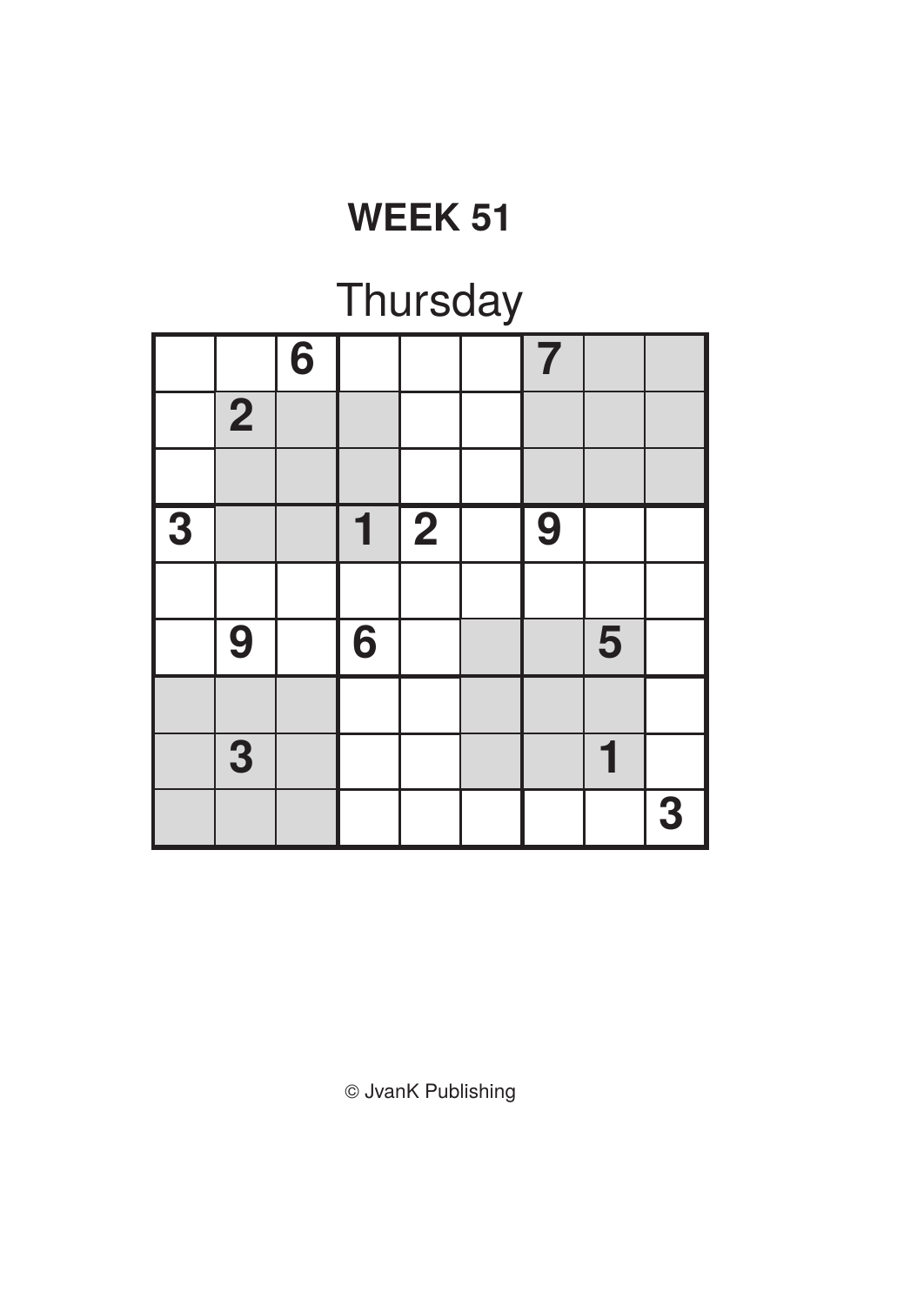| Friday |                |   |   |                         |   |                |  |   |  |
|--------|----------------|---|---|-------------------------|---|----------------|--|---|--|
|        | $\overline{2}$ |   |   | $\overline{\mathbf{4}}$ |   |                |  |   |  |
|        |                | 5 | 6 |                         |   |                |  |   |  |
|        |                |   |   |                         | 5 |                |  |   |  |
|        |                |   |   |                         |   | $\overline{2}$ |  |   |  |
|        |                |   | 4 |                         | 8 |                |  | 5 |  |
|        |                |   |   |                         |   |                |  |   |  |
|        | 6              |   |   |                         |   |                |  | 8 |  |
|        |                |   |   |                         |   |                |  |   |  |
|        | 8              |   |   |                         |   |                |  |   |  |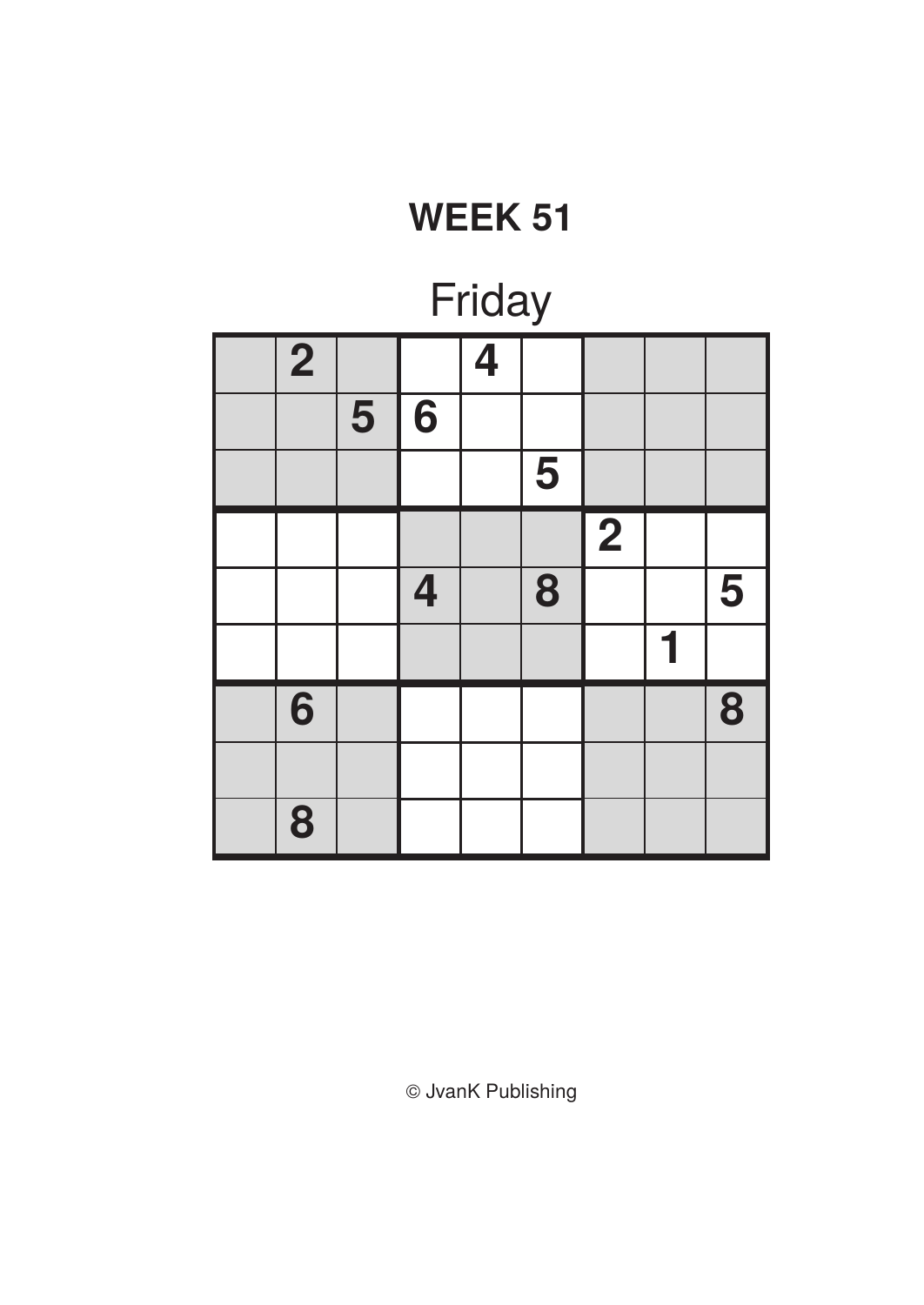# **Saturday**

|   |   |   |                         | 3 |   |  |
|---|---|---|-------------------------|---|---|--|
|   |   | 9 |                         |   |   |  |
| 7 |   |   |                         |   |   |  |
|   | 9 |   |                         |   |   |  |
|   |   | 3 |                         |   |   |  |
|   |   |   |                         |   |   |  |
|   |   |   |                         |   | 9 |  |
| 8 |   |   | $\overline{\mathbf{4}}$ |   |   |  |